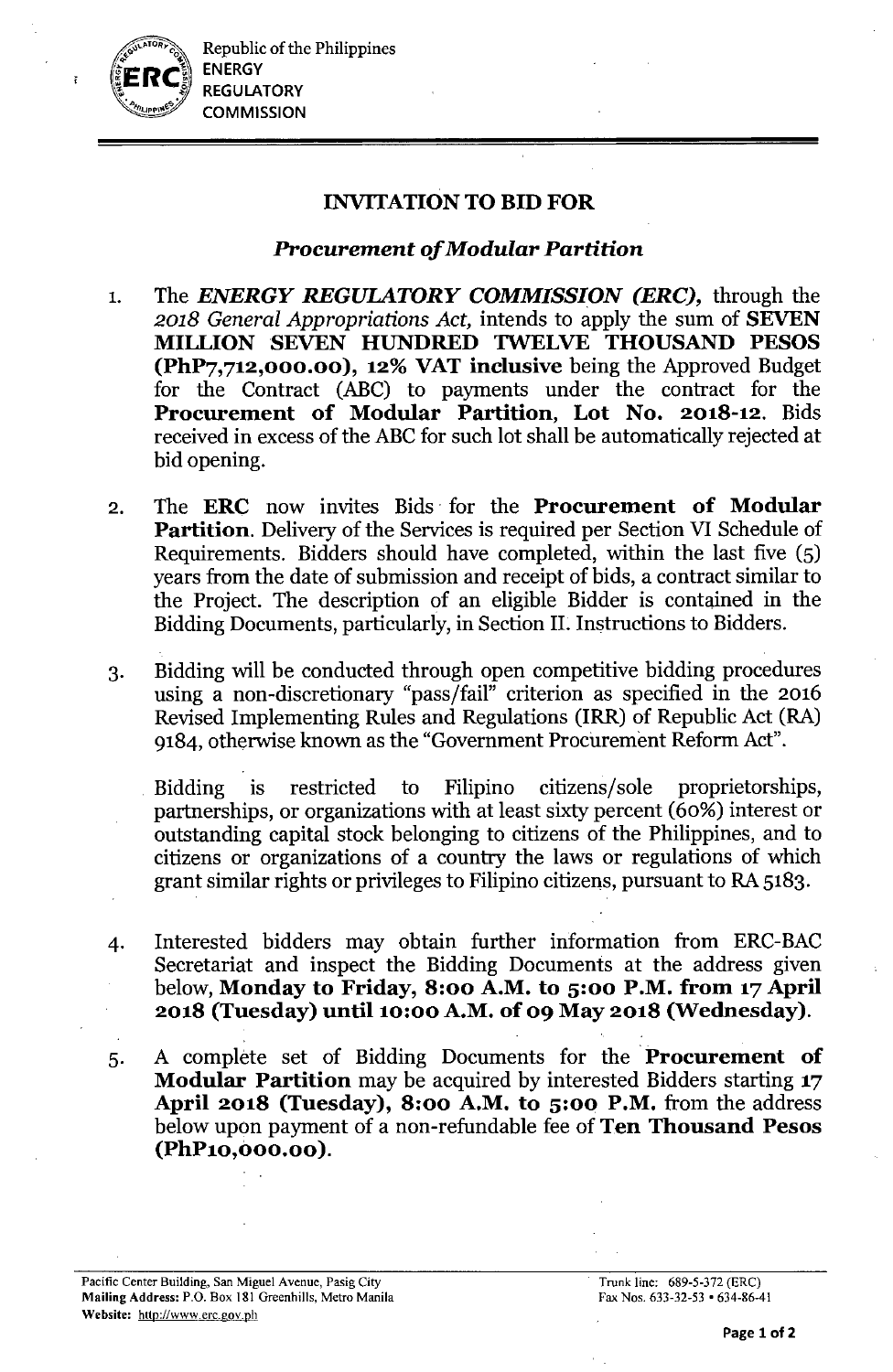It may also be downloaded free of charge from the website of the Philippine Government Electronic Procurement System (PhilGEPS), provided that Bidders shall pay the applicable (non-refundable) fee for the Bidding Documents not later than the submission of their bids.

- 6. The ERC-BACwill hold the Pre-Bid Conference on 25 April 2018 (Wednesday), 10:00 A.M. at the Mezzanine Floor, Pacific Center Building, San Miguel Avenue, Pasig City, which shall be open to prospective bidders.
- 7. Bids must be duly received by the ERC-BAC Secretariat at the address below on or before 09 May 2018 (Wednesday) at 10:00 A.M. All Bids must be accompanied by a bid security in any of the acceptable forms and in the amount stated in ITB Clause 18.

Bid opening shall be on 09 May 2018 (Wednesday) at 10:30 A.M. at the Mezzanine Floor, Pacific Center Building, San Miguel Avenue, Pasig City. Bids will be opened in the presence of the bidders' representatives who choose to attend at the address below. Late bids shall not be accepted.

- 8. The ERC-BAC reserves the right to reject any and all bids, declare a failure of bidding, or not award the contract at any time prior to contract award in accordance with Section 41 of RA 9184 and its IRR, without thereby incurring any liability to the affected bidder or bidders. .
- 9. Please see attached *Annex "A"* for the Specifications and Floor Plan Layout.
- 10. For further information, please refer to: Ms. Cherry Lyn S. Gonzales ' **BAC Secretariat Chairperson** Mezzanine Floor, Pacific Center Building, San Miguel Avenue, Pasig City Tel No. 706-5259 csgonzales@erc.gov.ph/procurement@erc.gov.ph

13April 2018, Pasig City.

,  $r_{\text{max}}$  Car C /

MARIA CORAZON C. GINES **BAC** Chairperson

ACC/CLSG/LLG/RGMG/RRFM/SOM

Pacific Center Building, San Miguel Avenue, Pasig City **Mailing** Address: P.O. Box 181 Greenhills, Metro Manila Website: <http://www.crc.gov.ph>

Trunk line: 689-5-372 (ERC) Fax Nos. 633-32-53 • 634-86-41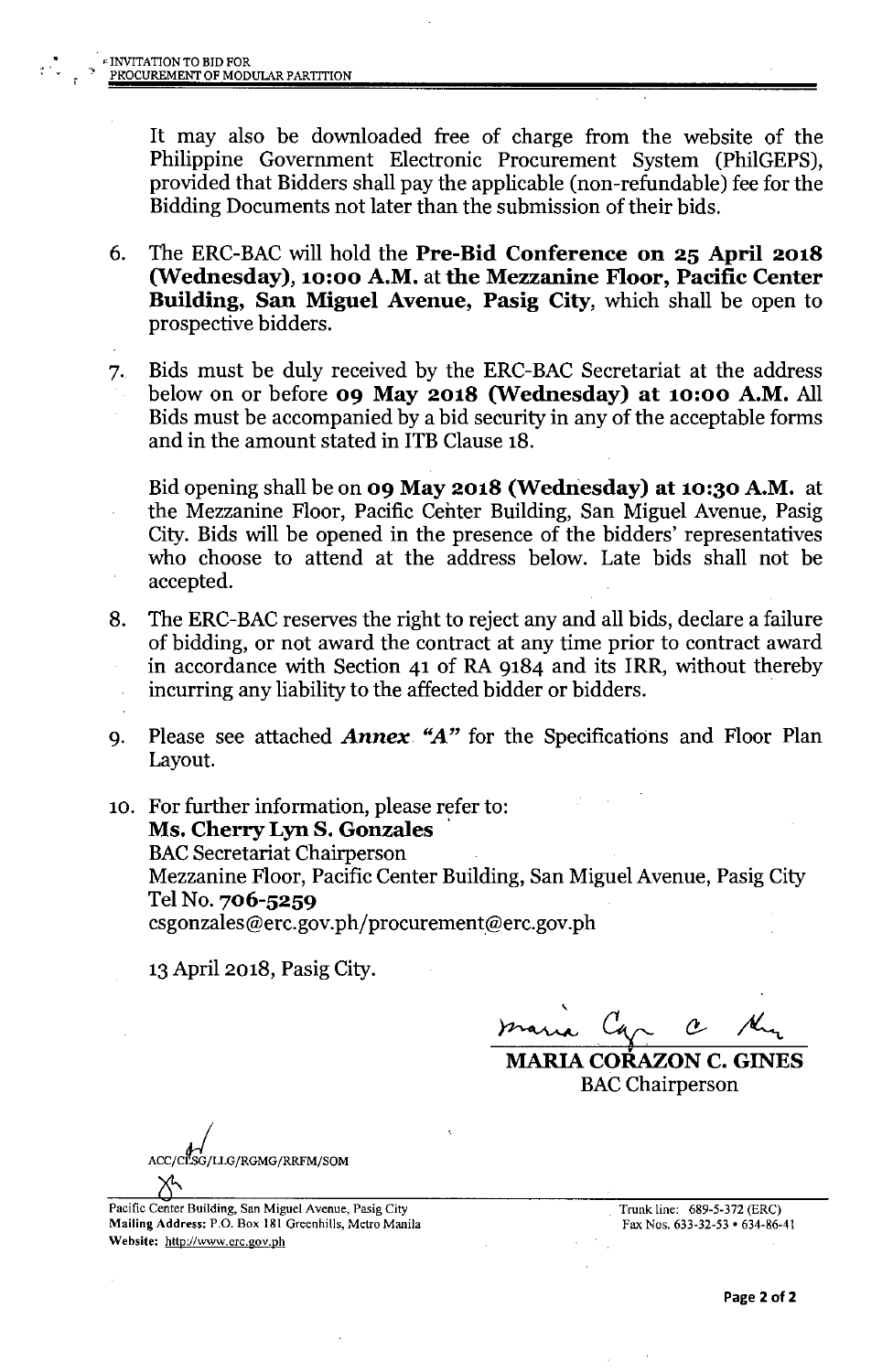### PROCUREMENT OF MODULAR PARTITIONS Lot No. 2018-12

### For Regulatory Operations Service (ROS)

- 1Lot Supply of Labor and Materials for the Installation of Laminated Modular Partitions with Glass and Mobile Pedestal *(See attached Plan Lay-out)*
- **Location:**  $17<sup>th</sup>$  &  $21<sup>st</sup>$  Floor, Pacific Center Building, San Miguel Avenue, Ortigas Center, Pasig City

### Labor:

Supply of Labor, tools, delivery and installation of Modular Partitions with glass and table

Each modular partition must include the following:

- 1. 2-gang outlet which includes the wiring insider the modular Partitions with glass and table
- 2. Mobile Pedestal

#### Materials

Laminated partitions in aluminum frame modular partitions with window glass and table (COLOR - WOODEN BEIGE)

### Specification / Quantity

Staff Cubicle Partition Supervisor Cubicle Partition Chief Cubicle fartition Pantry

i

I i

Screw, connectors and other materials for the installation of modular  $\mathbf{partition} \qquad |$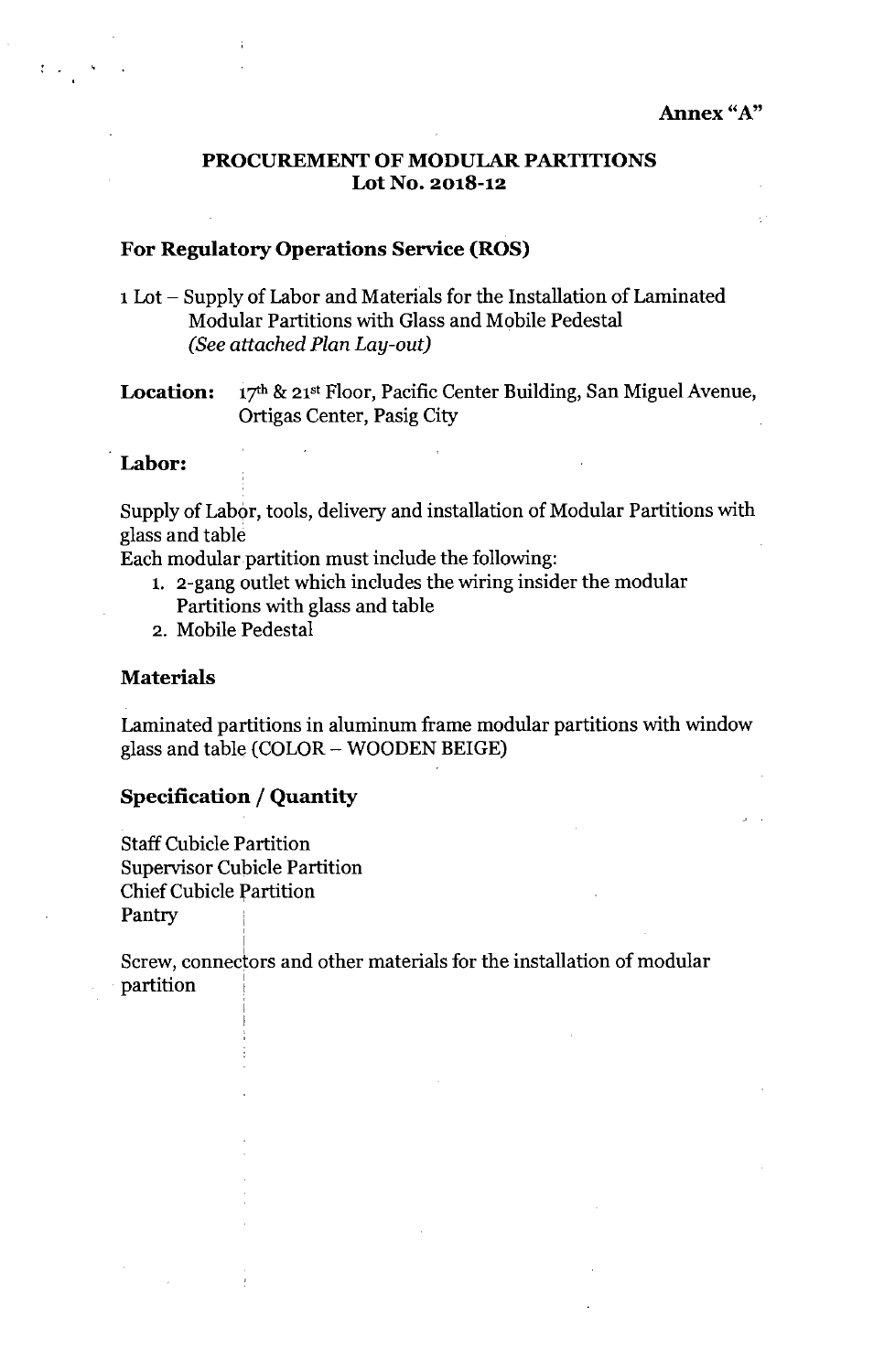

 $2.5m$ height = floor to ceiling  $8pc5 =$  $1.5<sub>m</sub>$  $50$  pis =  $3.5<sub>m</sub>$  $\blacksquare$  height = floor to ceiling Ipc





height = standard



door











shiple talgory

 $2P5$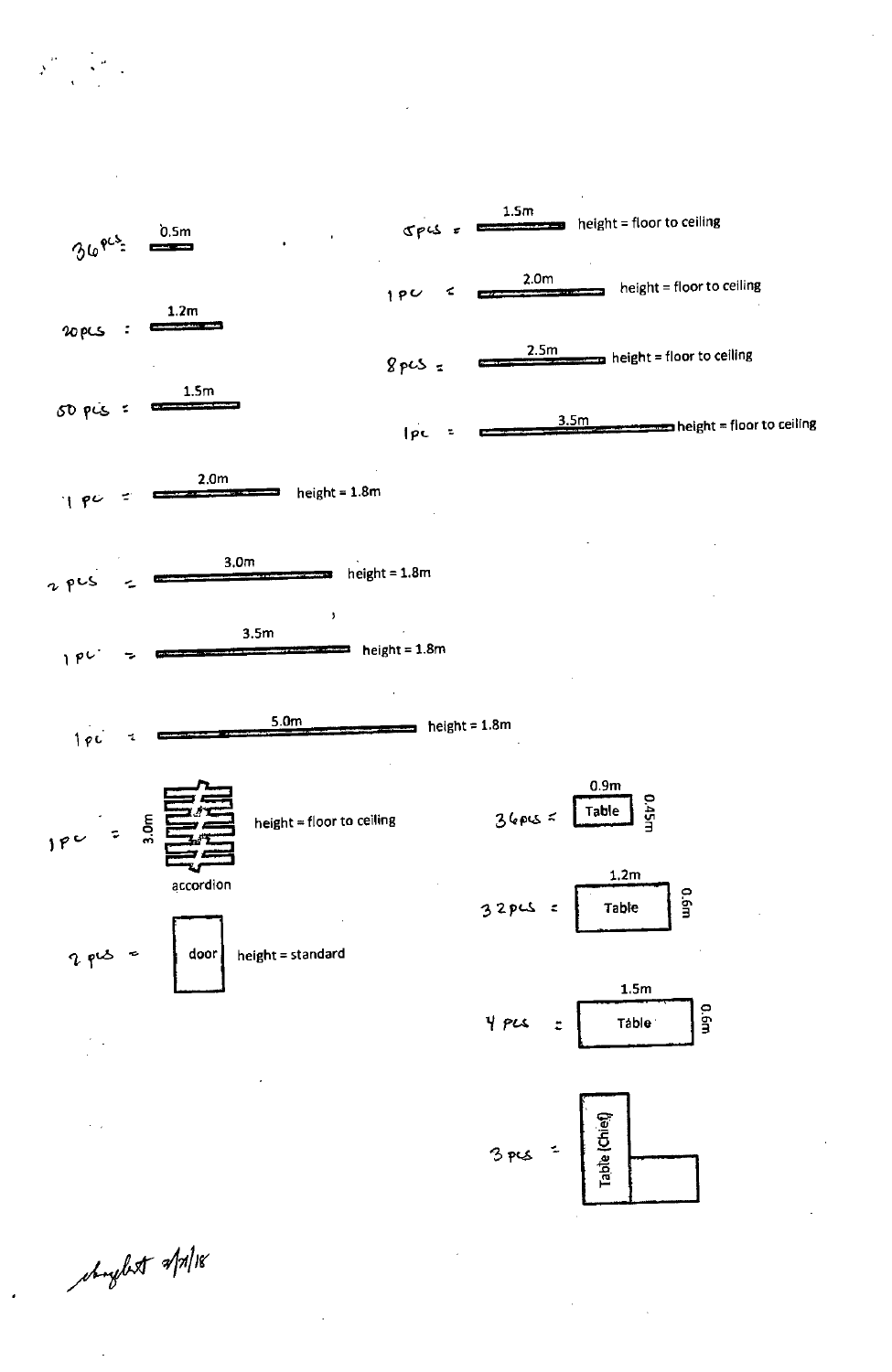

chight spipe

 $\left(\begin{matrix} \widetilde{\mathbf{y}}^{(1)} & \cdots & \widetilde{\mathbf{y}}^{(N)} \\ \vdots & \vdots & \vdots \\ \vdots & \ddots & \vdots \end{matrix}\right)$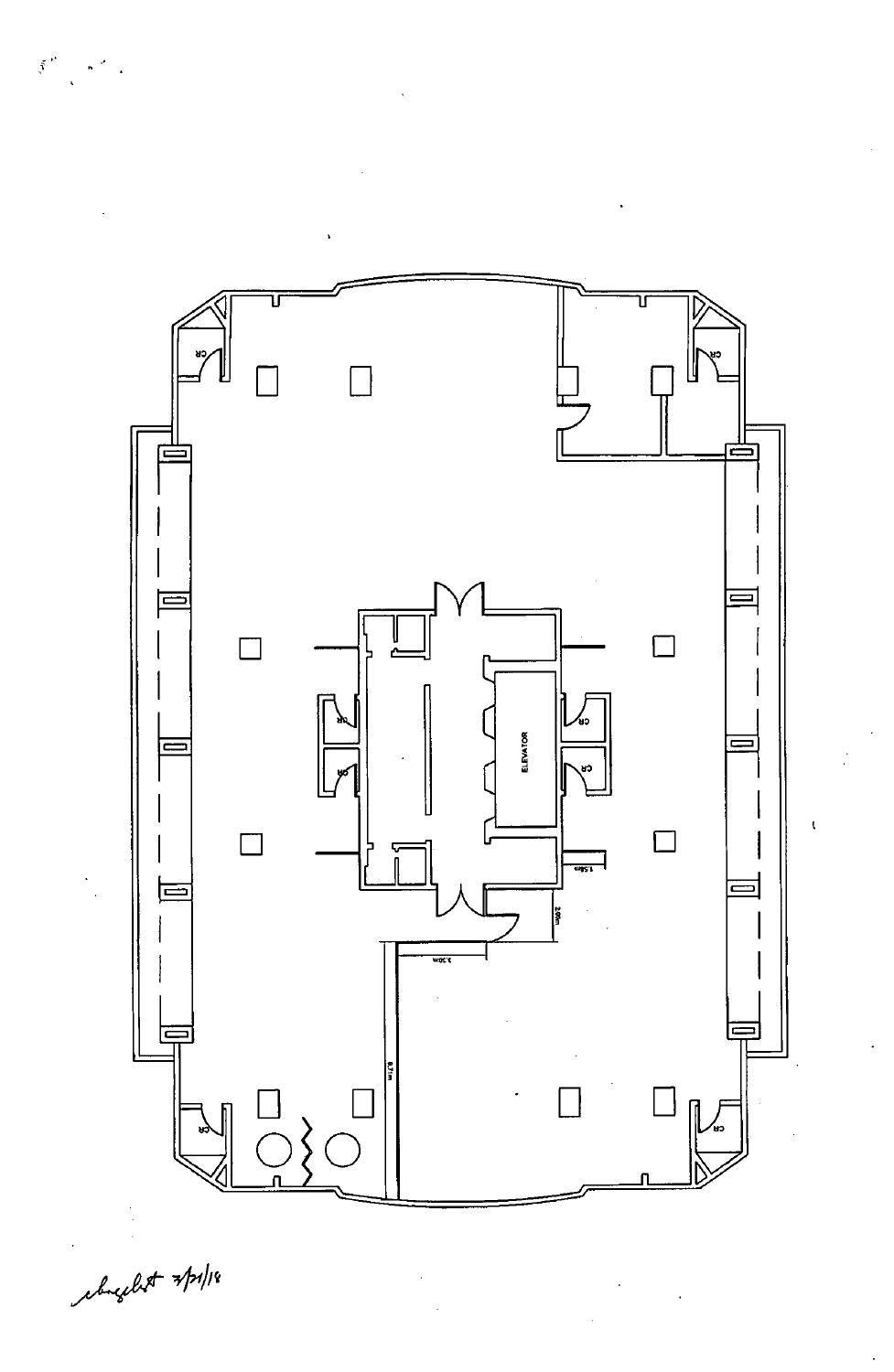

chey let spipe

 $\mathbb{R}^{|C| \times 1}$ 

 $\sim$   $^{\prime}$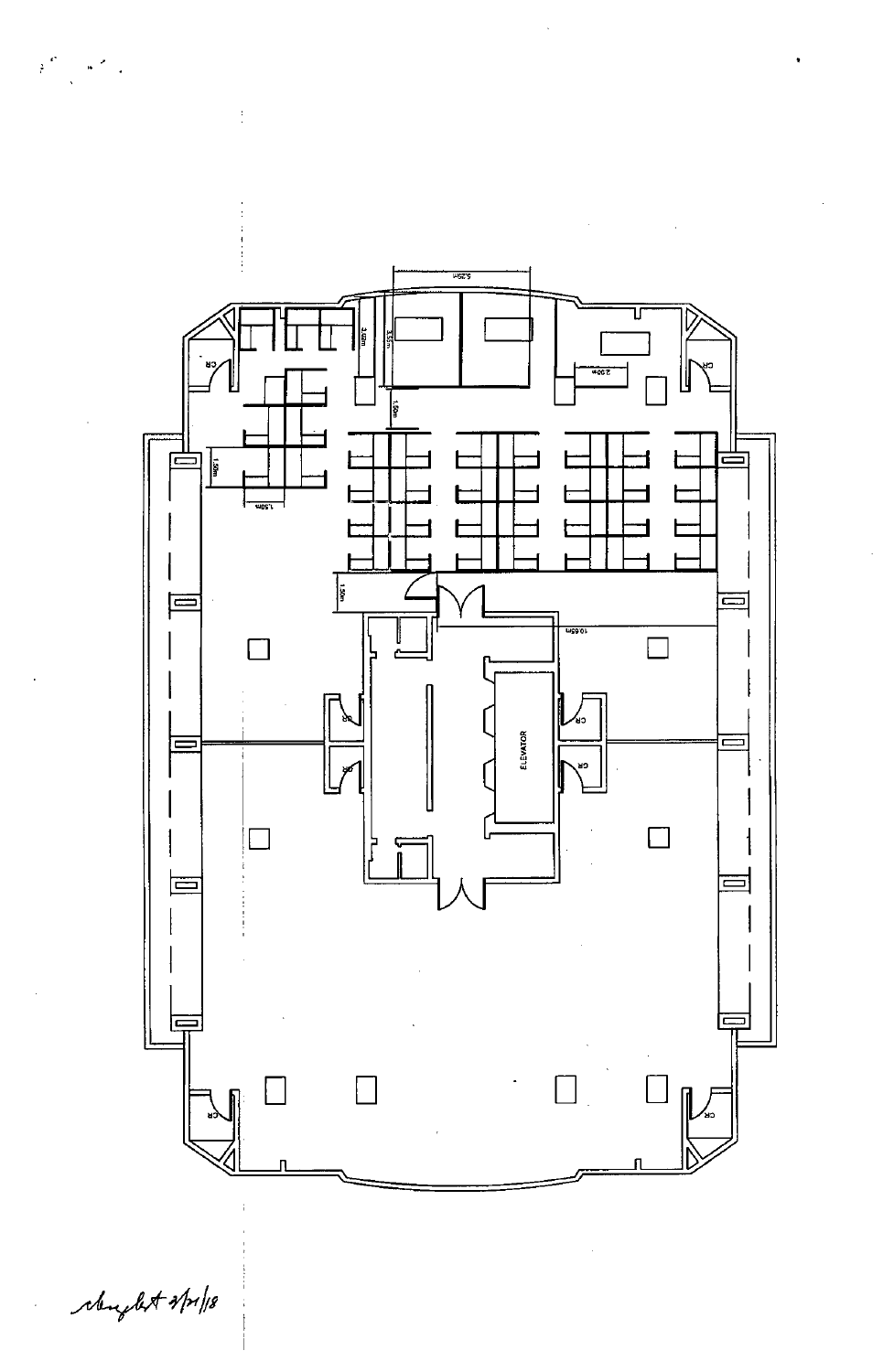### .For **Planning and Public Information Service**

## **1Lot - MODULAR SYSTEM INCLUSIVE OF TABLES, DRAWERS** AND LOCKERS

#### **MINIMUM SPECIFICATIONS**

Height: 150 em. Length: *Please see details per item as attached* . Color: Off-White/Beige All partitions Height is 150 em and laminated Every worktop should be laminated.

### **PROJECT: CREATION OF NEW ROOM FOR** PIS DIRECTOR

#### **SCOPE OF WORK:**

#### **LABOR:**

- 1. Dismantle of existing dry wall partition
- 2. Move office equipment, tables, cabinets, etc. To give way for the installation of partitions
- 3. Supply, delivery & Installation of partitions
- 4. Installation of door w/ jambs
- 5. Installation of 12 pes. gang outlet (universal; 220V)
- 6. Creation of electrical line for gang outlets
- 7. Restore tables, equipment, cabinets to its Original position
- 8. Hauling of debris

#### **MATERIALS:**

- 1Lot Double wall partitions in laminated finish (see attached schedule)
- 1pc. Door with aluminum jambs complete With hinges, door knobs and automatic door closer
- 1Lot connectors, brackets, screws, etc.
- 1Lot gang outlets, electrical wires, plate cover, Electrical molding, etc.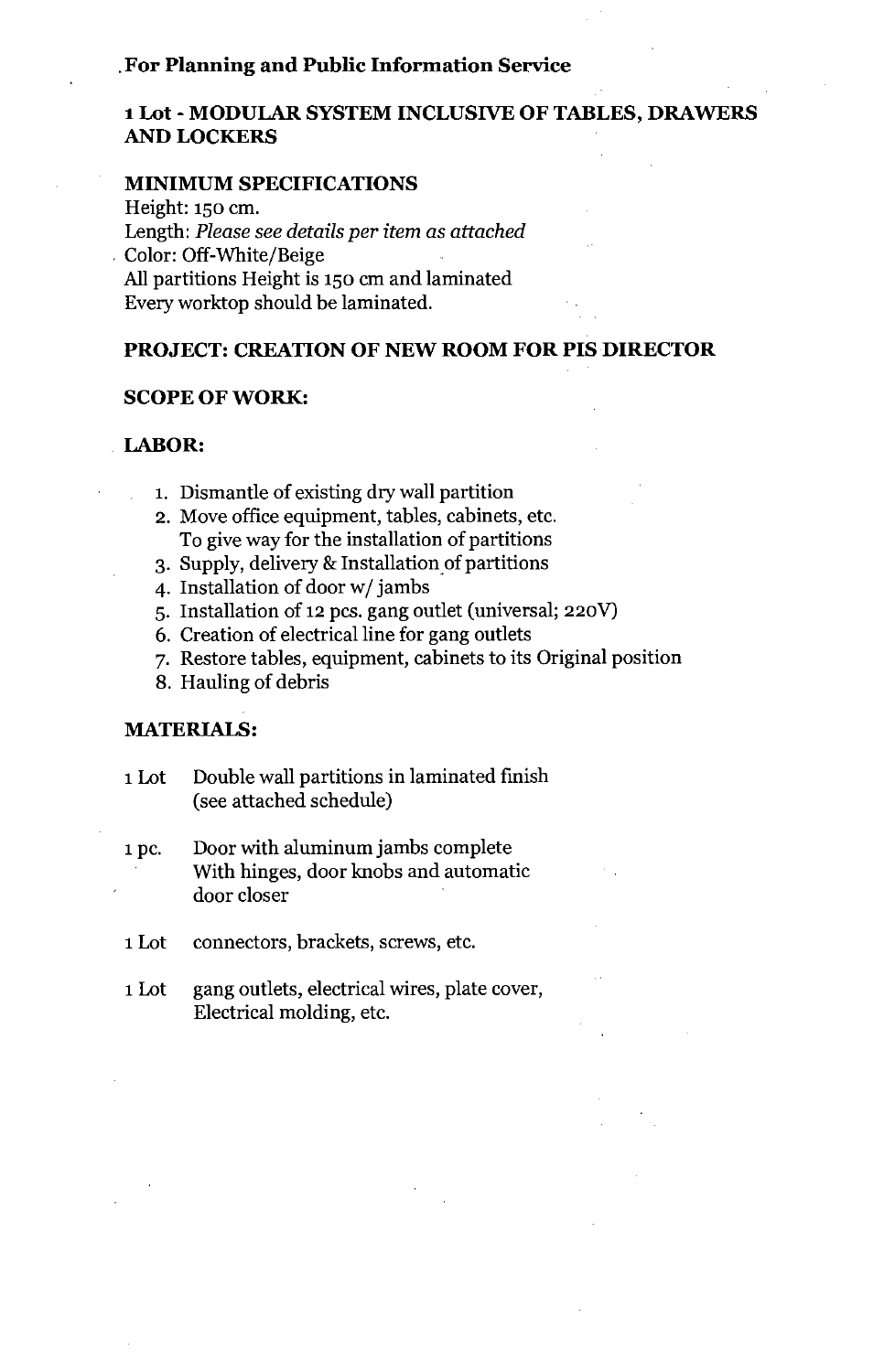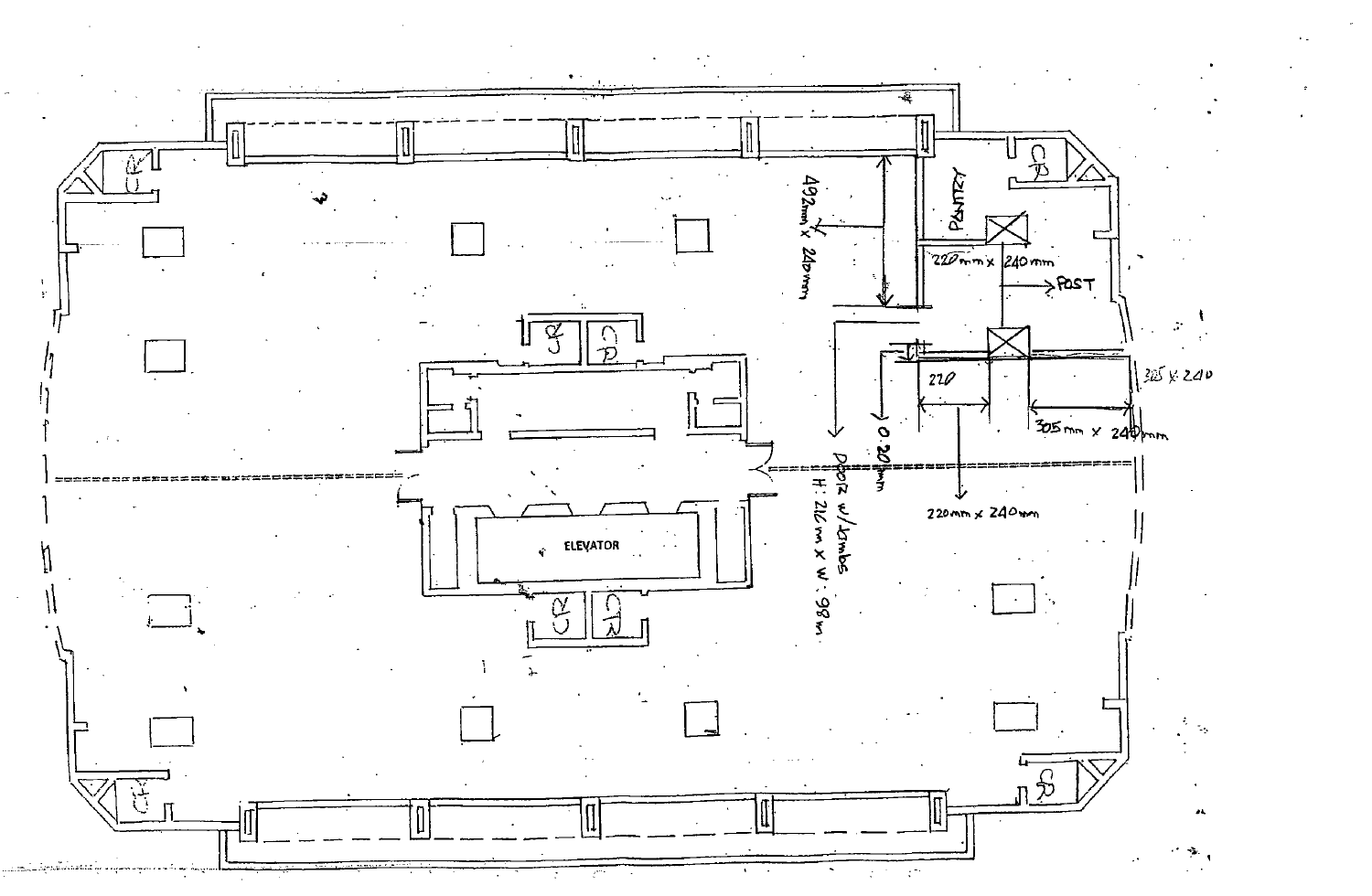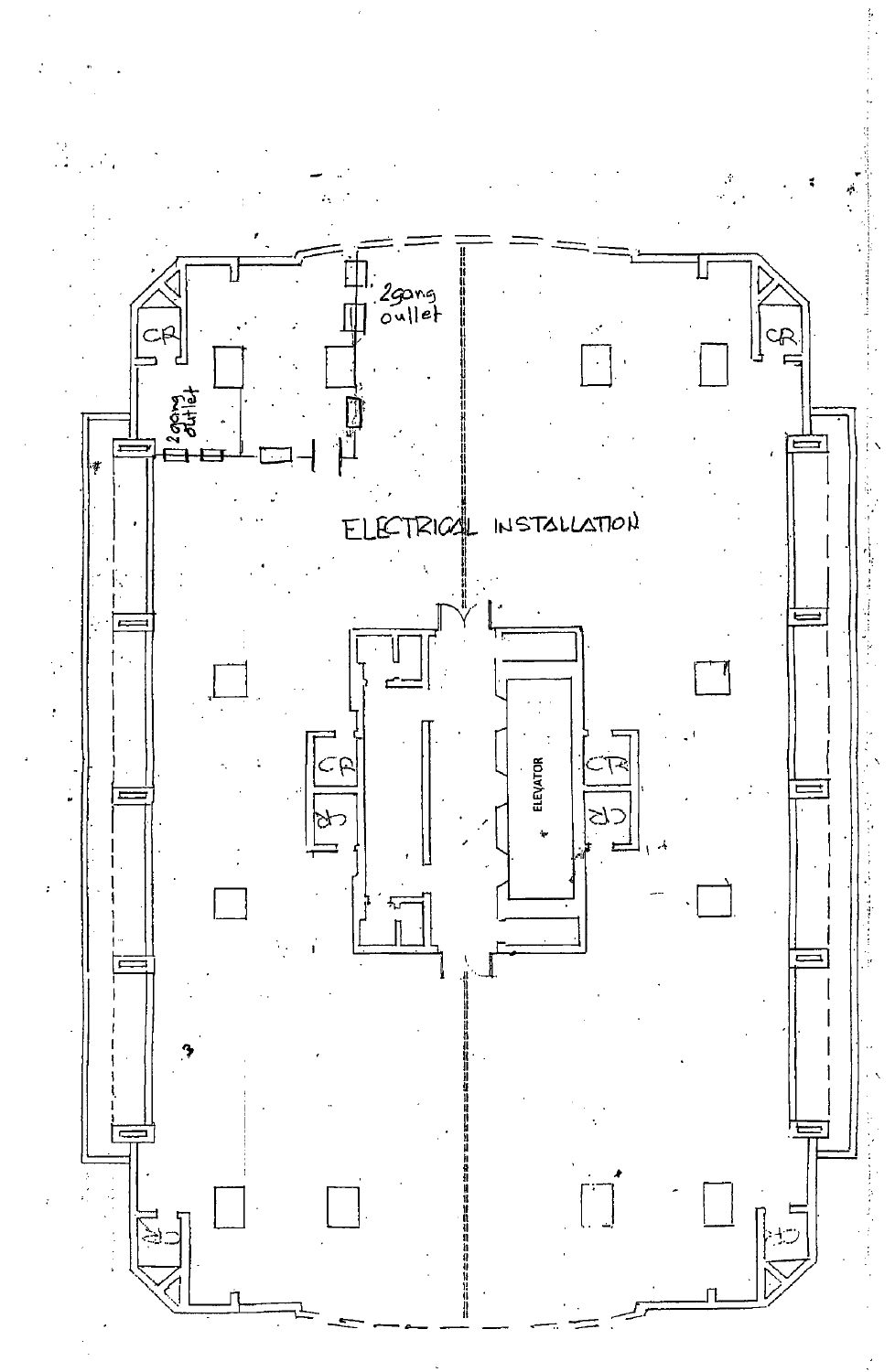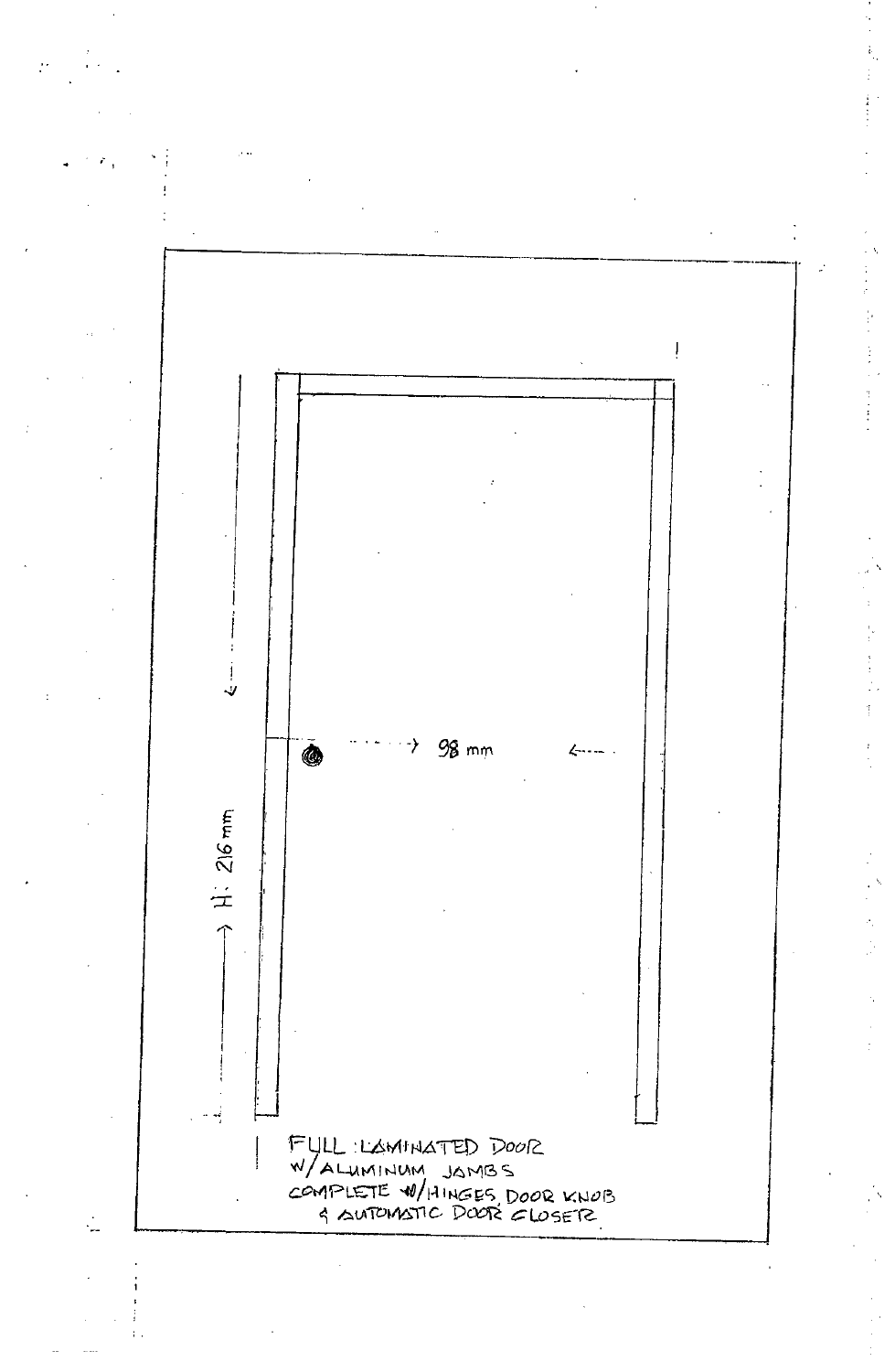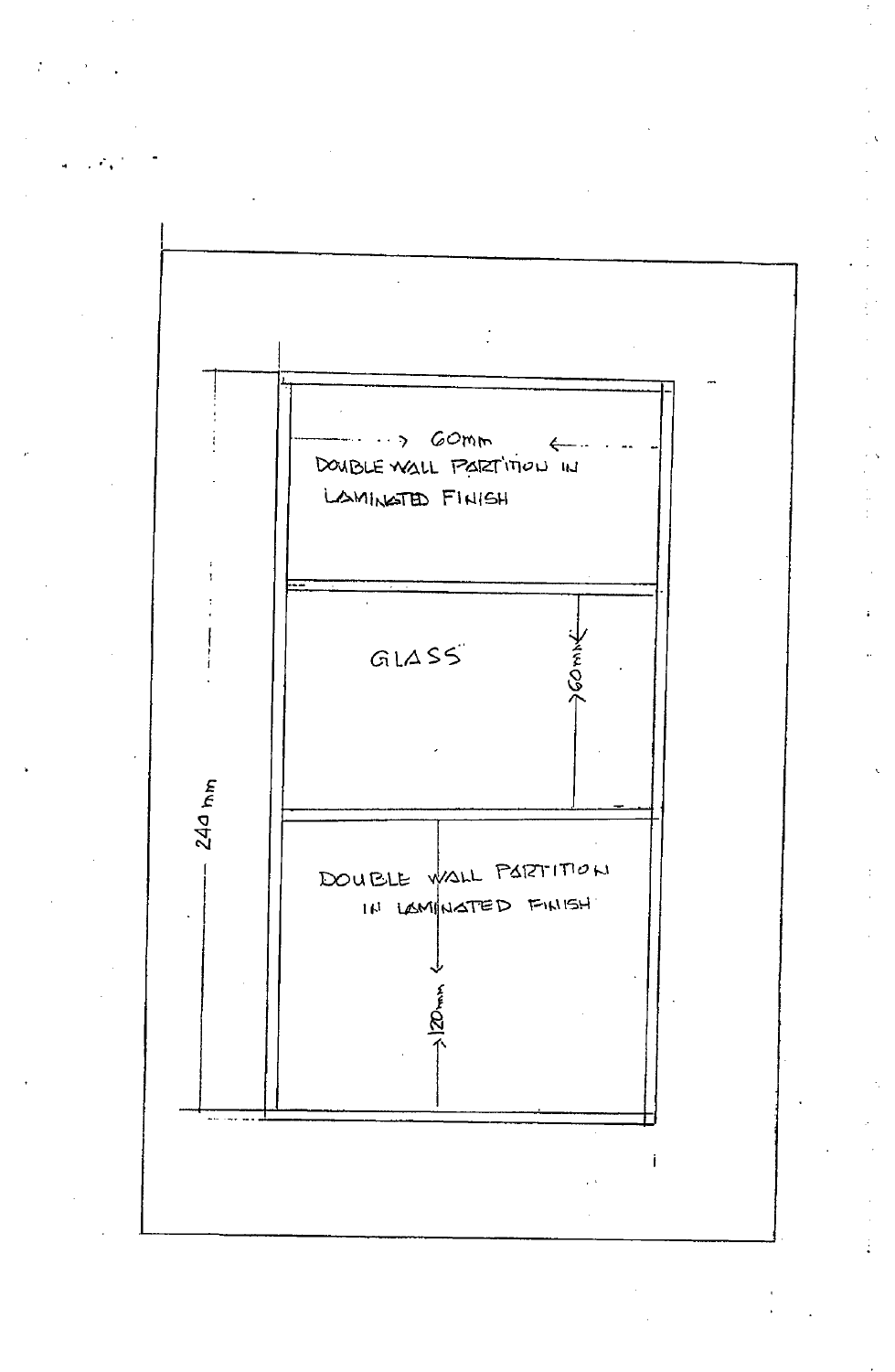

 $\omega_{\rm{max}}$  ,  $\omega_{\rm{max}}$ 

 $\frac{1}{2}$ 

 $\mathbf{r}$  .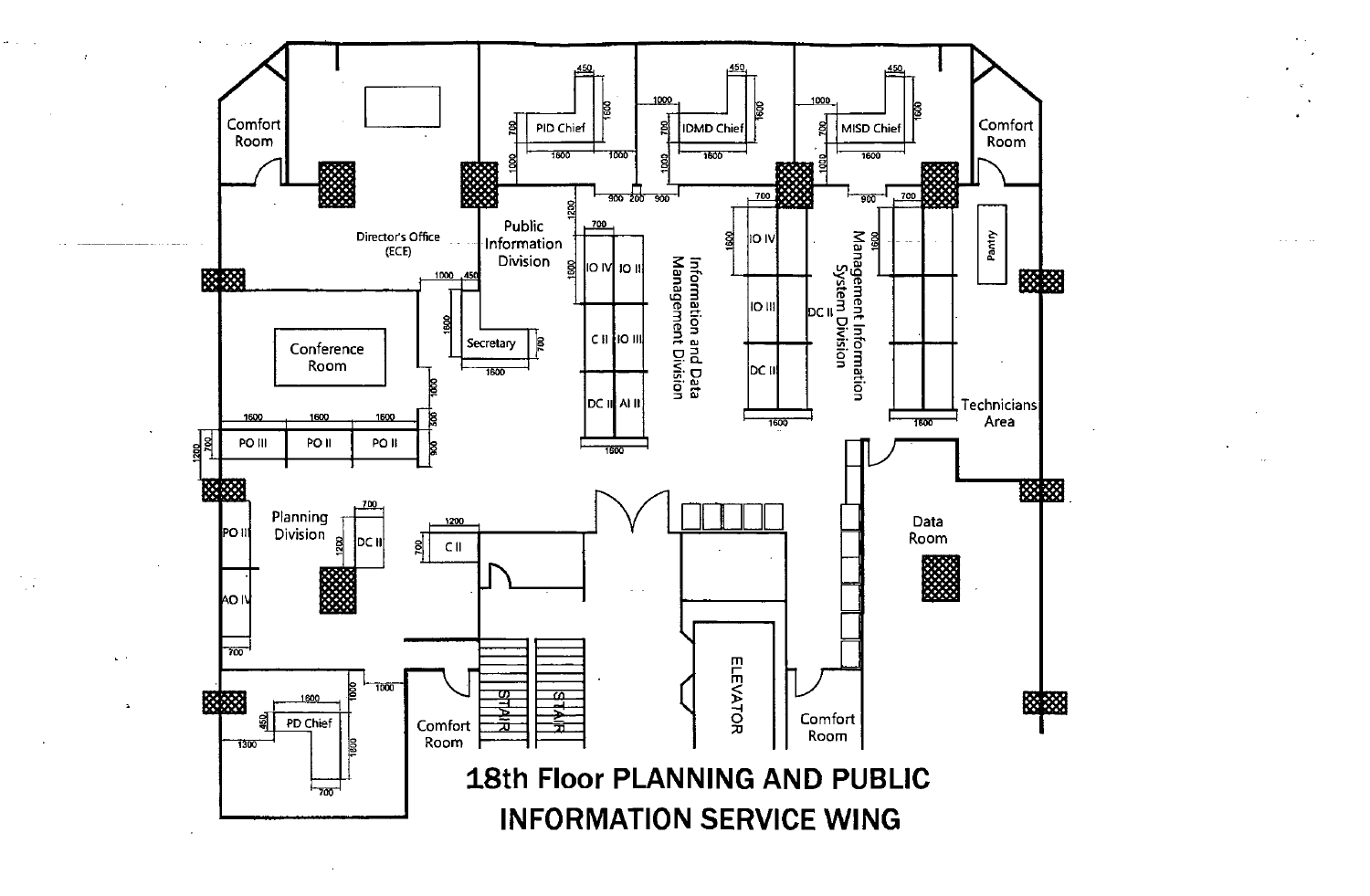# **For Market Operations Service (MOS)**

# **1Lot -** SUPPLY OF LABOR AND **MATERIALS FOR THE INSTALLATION OF LAMINATED MODULAR PARTITIONS W/ GLASS AND MOBILE PEDESTAL**

*(see attached Plan Lay-out)*

## *Location: 22nd Floor Pacific Center Bldg. San Miguel Ave. Ortigas Center Pasig City*

## 1Lot - *Labor:*

 $\mathcal{E} \subset \mathbb{R}$ 

Supply of Labor, tools, delivery and installation of Modular Partitions with glass and table

Each modular partition must includes the following:

- 1. 2-gang outlet which includes the writing inside the modular partition
- 2. Mobile pedestal

### *Materials:*

Laminated partitions in aluminum frame modular partition with window glass and table **(COLOR = Wooden Beige)**

#### SPECIFICATION/QUANTITY:

4S sets - Staff Cubicle Partition (4 sets for Chairman staff office) Dimension =  $4$ ft. x  $5$ ft.  $Height = 5ft. (1.5ft. glass)$  $Table = L-shape$ 6 sets - Supervisor Cubicle Partition (1 set for Chairman staff office) Dimension =  $6ft. x \, \text{7ft}.$  $Height = 5ft. (1.5ft. glass)$ 

Table = U-shape

4 sets - Chief Cubicle Partition

Dimension  $= 8$ ft. x 10ft.  $Height = 5.5ft. (2ft. glass)$ Table = U-shape

 $1$  set  $-$  Pantry

 $\mathcal{L}^{\pm}$  ,

Dimension =  $10ft. x 12ft.$ Height =  $6ft. (2.5ft. glass)$ 

1 set - WESM Monitoring and CREM Monitoring Room

Dimension =  $20ft. 12ft.$ 

Height = Floor to Ceiling (window glass from 3.Sft. to ceiling) Provide Sliding wall partition between WESM room and CREM room

Wood laminated Access door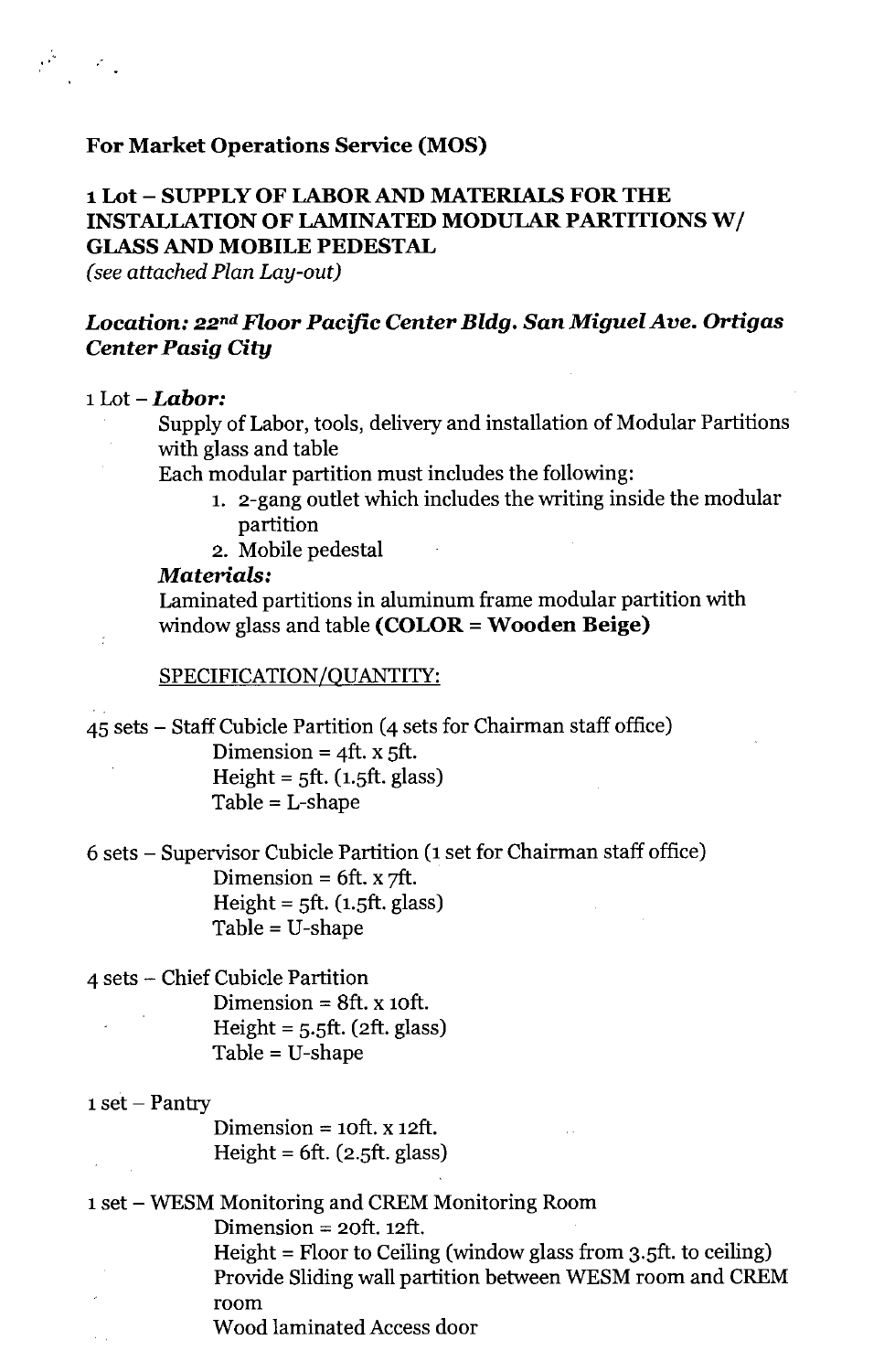#### 1set - Conference Room

Dimension =  $12$ ft. x  $12$ ft.

Height = Floor to Ceiling (window glass from 3.5ft. to ceiling) Wood laminated Access door

1Lot - Screws, connectors and other materials for the installation of modular Partition

# 1Lot - SUPPLY OF LABOR, MATERIALS, AND TOOLS NECESSARRY FOR THE IT WORKS TO BE DONE FOR THE TRANSFER OF WESM MONITORING EQUIPMENTS AND OTHER NECESSARY THIGS/EQUIPMENTS FROM 12TH FLOOR TO 22ND FLOOR

### *Labor*

Transfer of all WESM monitoring equipments from 12<sup>th</sup> floor to 22<sup>nd</sup> floor Rewiring, cable laying and piping of all necessary connections and writing for the WESM monitoring equipments

Supply power to all equipments OTHER WORKS:

Transfer of all tables, chairs, filling cabinet and all needed equipment/furniture/ stuff from  $12<sup>th</sup>$  floor to  $22<sup>nd</sup>$  floor.

## *Materials*

, and the contract of the contract of the contract of the contract of the contract of the contract of the contract of the contract of the contract of the contract of the contract of the contract of the contract of the con

Wires, cables, connectors, etc. Circuit breakers, pipe, conduit. Monitoring rack, table and chairs needed for all equipments

NOTE: The contractor is responsible for all communication and coordination with PEMC engineers regarding the transfer of the monitoring equipment